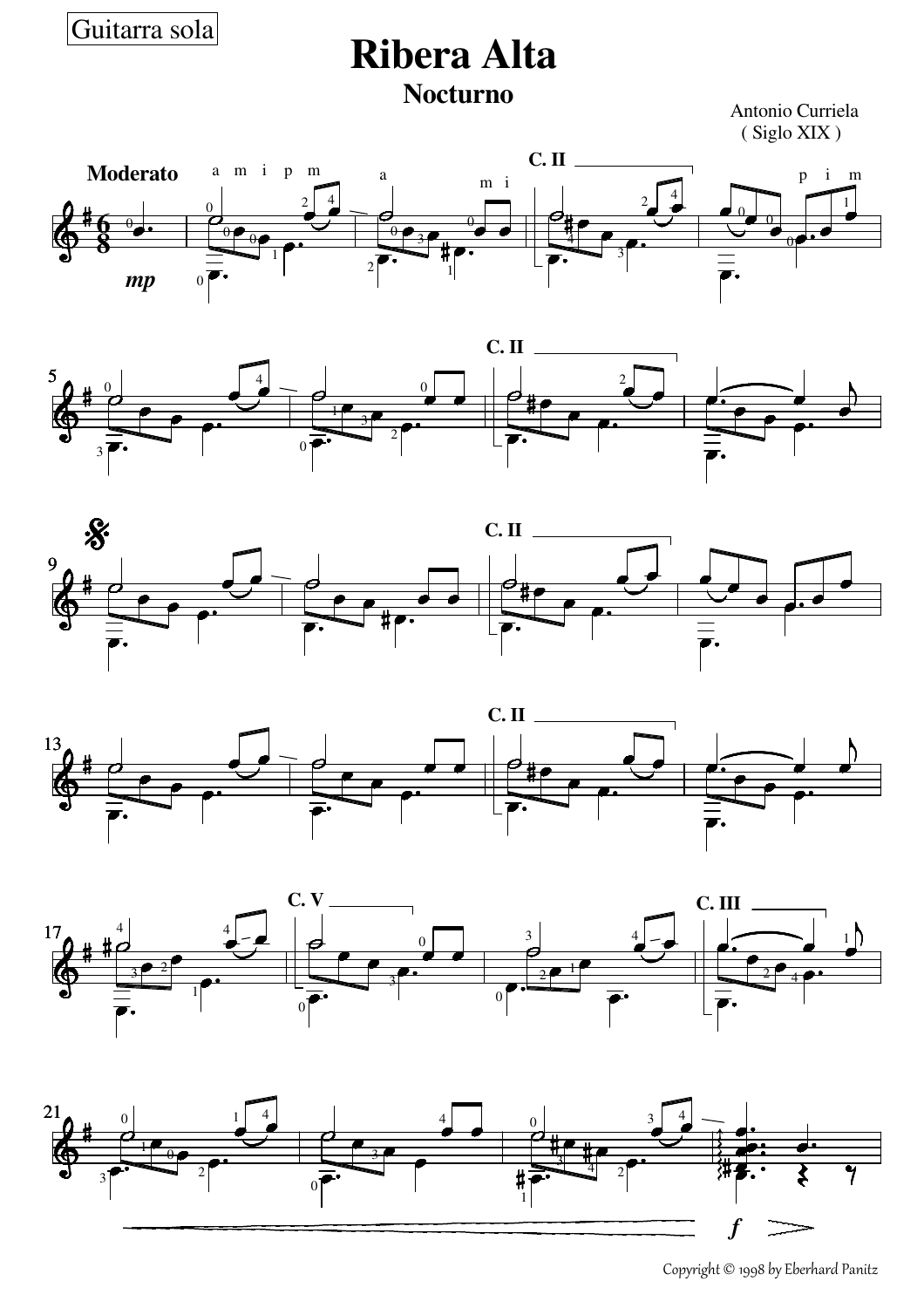











Copyright © 1998 by Eberhard Panitz